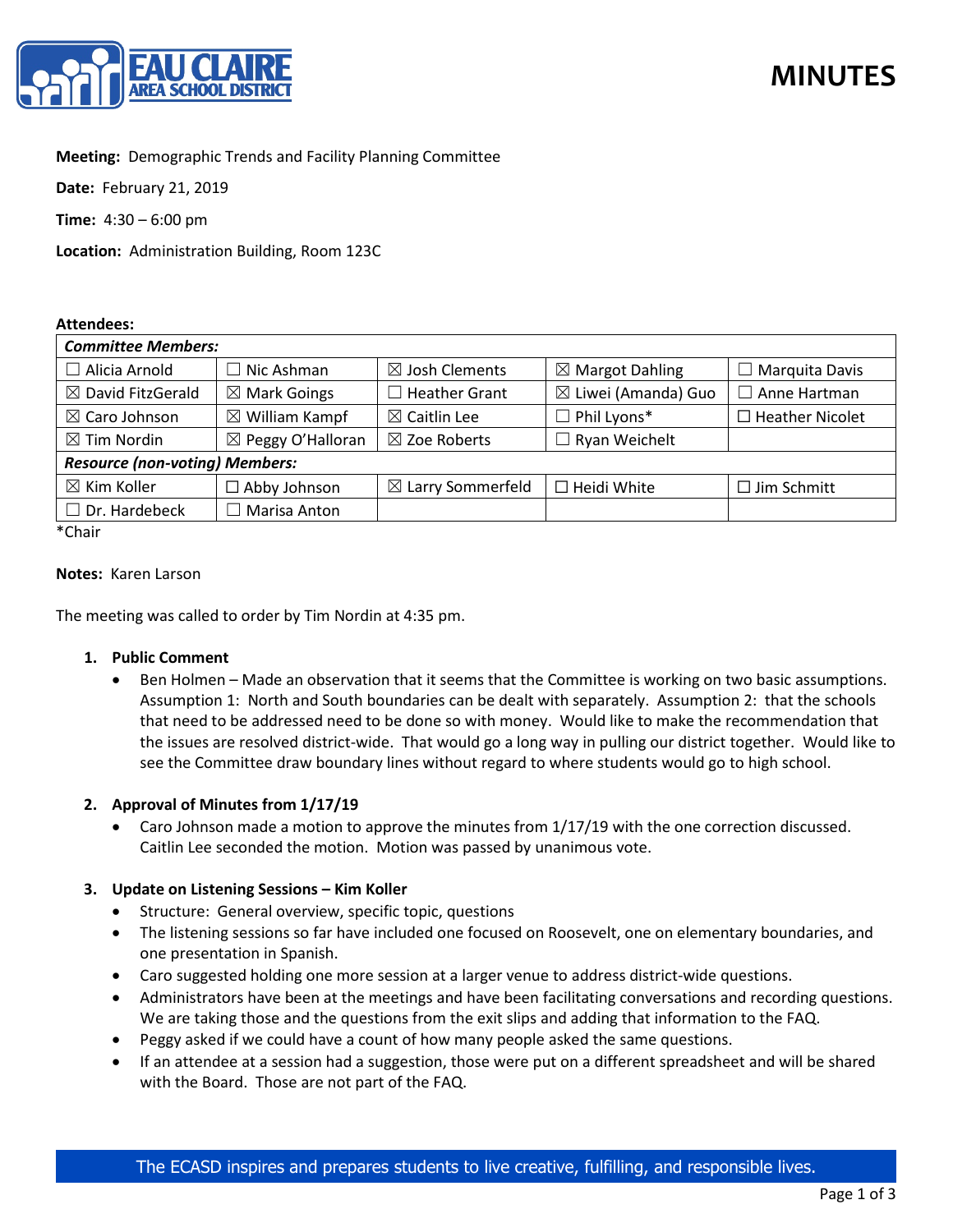- 4K
- $\circ$  Kim has had conversations with Jim Fey at Student Transit about the possibility of having 4K at the elementary schools.
- $\circ$  There is a need for at least 9 additional classrooms for 4K. This would not solve the issue if/when 4K programming turns into all day.
- o Mark would like to know from Heidi White if there is an advantage to having all 4K classrooms at one site vs. having them at various schools.
- $\circ$  Josh feels that a 4K facility should be implemented on an existing site for cost reasons. He also feels that it would be beneficial to have the additional facility located on the opposite side of town from Prairie Ridge.
- o Larry Sommerfeld discussed the facility needs of a building for 4K students vs. elementary students.
- $\circ$  Tim and Caro spoke with a community member who had an idea to build a new bigger Roosevelt, but also have the capacity to house 4K programming at the school. Larry said there is enough property where Roosevelt is located to build a four-section school.
- o There is no down side to continuing to have 4K at community sites, however, Head Start students cannot attend 4K at a community site.
- o There is not currently room at the elementary schools for 4K.
- $\circ$  The option that seems to be the best fit right now would include upgrading Roosevelt, building a new 4K site, and expanding south side schools. That would be at a cost of approximately \$70 million which would not include the upgrades needed at South. This would mean the mil rate we would be asking for would be over \$2 vs. the \$.95 that was passed during the last referendum.
- $\circ$  Prairie Ridge can be expanded, however there would need to be work done with the green space and there are issues with the bedrock on the property.
- The listening session at North had a more vocal crowd. The five schools other than Roosevelt and Locust Lane expressed concerns about their voices not being heard because the discussion seemed to center mostly around Roosevelt.

# ACTION ITEM(S)

• Karen will create a document that shows the themes of the questions.

# **4. Next Steps – Kim Koller**

- Will need to have an answer for Dual Immersion. Not sure when the Board will be voting on this.
- Original plan was to present information to the Board in early April, but not sure if we will be able to do that given the timeline for the decision on Dual Immersion.
- Peggy expressed a concern about presenting options to the community that may go away depending on the outcome of Dual Immersion.
- Josh suggested showing a map of the entire district and touching on what all the challenges are districtwide. Let the community know that we are aware of issues, but they may not be addressed with what we are trying to accomplish. Educate the community.
	- o Add visual/color to show priority of issues (i.e. red=critical, blue=low priority, etc.).
- Mark asked if the Board has an idea of when we would need to go to referendum. This might help us develop a better timeline. The District debt falls off in 2021, so that may be a good time to go to referendum.
- Make sure it's clear about how the committee came to its decision, and that the Committee is acting in the best interest of the students in our District.
- Tim suggested relooking at the numbers for Roosevelt and Sherman under the 7 Schools with Dual Immersion to better balance the numbers.